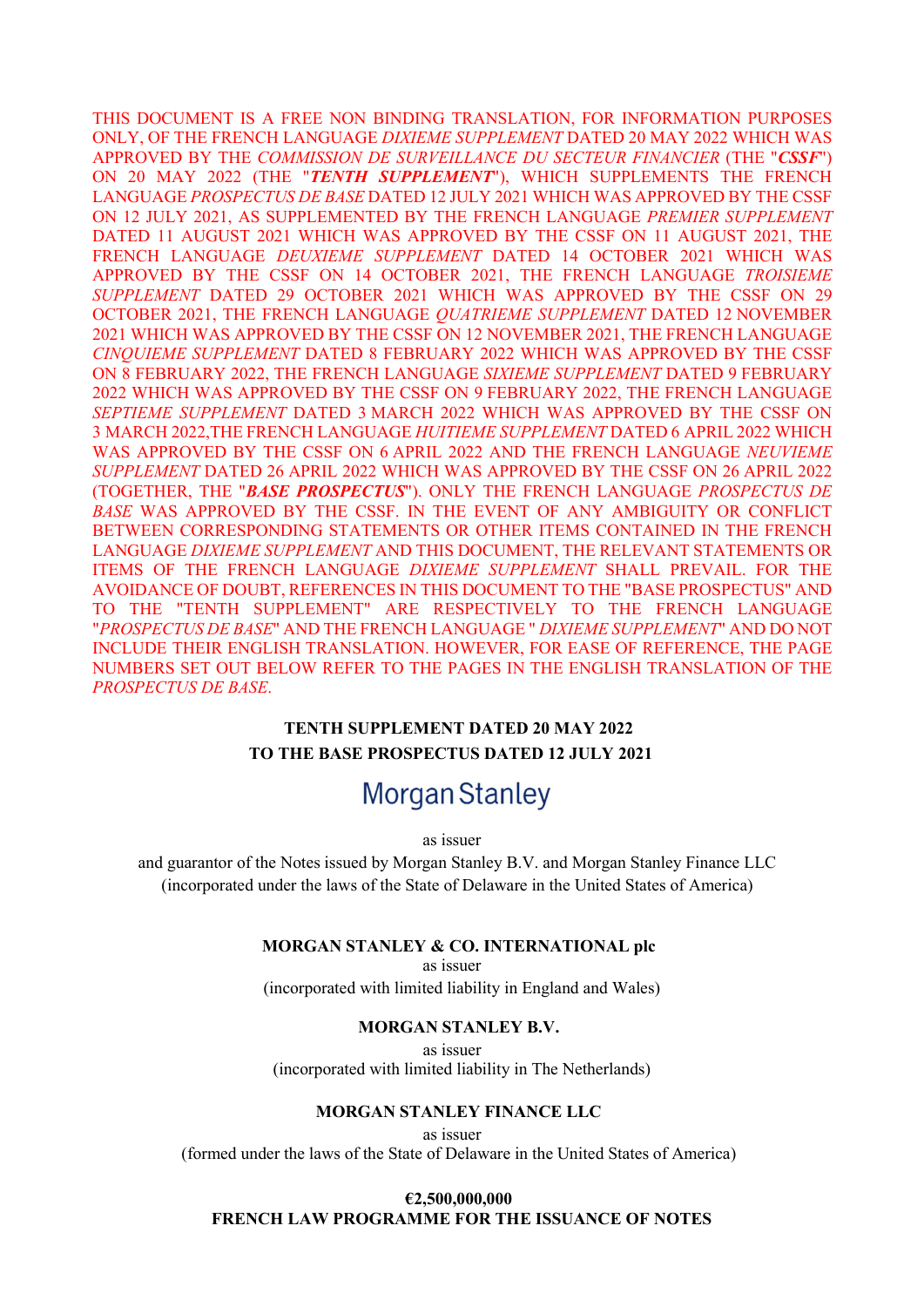#### (Euro Medium Term Note Programme)

This tenth supplement (the Tenth Supplement) supplements and must be read in conjunction with the base prospectus dated 12 July 2021 submitted to the Commission de Surveillance du Secteur Financier (the CSSF), as supplemented by the first supplement dated 11 August 2021 which was approved by the CSSF on 11 August 2021, the second supplement dated 14 October 2021 which was approved by the CSSF on 14 October 2021, the third supplement dated 29 October 2021 which was approved by the CSSF on 29 October 2021, the fourth supplement dated 12 November 2021 which was approved by the CSSF on 12 November 2021, the fifth supplement dated 8 February 2022 which was approved by the CSSF on 8 February 2022, the sixth supplement dated 9 February 2022 which was approved by the CSSF on 9 February 2022, the seventh supplement dated 3 March 2022 which was approved by the CSSF on 3 March 2022, the eight supplement dated 6 April 2022 which was approved by the CSSF on 6 April 2022 and the ninth supplement dated 26 April 2022 which was approved by the CSSF on 26 April 2022 (together, the Base Prospectus), in connection with the Euro 2,500,000,000 Programme for the issuance of notes (*Euro Medium*) Term Note Programme) (the **Programme**) of Morgan Stanley (**Morgan Stanley**), Morgan Stanley & Co. International plc (MSIP or MSI plc), Morgan Stanley B.V. (MSBV) and Morgan Stanley Finance LLC (MSFL and, together with Morgan Stanley, MSIP and MSBV the Issuers and each, an Issuer) with Morgan Stanley acting in its capacity as guarantor of the Notes issued by MSBV and MSFL. Terms defined in the Base Prospectus have the same meaning when used in this Tenth Supplement.

The Base Prospectus constitutes a base prospectus in accordance with Article 8 of the Regulation (EU) 2017/1129 of the European Parliament and of the Council of 14 June 2017 on the prospectus to be published when securities are offered to the public or admitted to trading on a regulated market, as amended (the Prospectus Regulation).

This Tenth Supplement has been submitted to the CSSF in its capacity as competent authority pursuant to the Prospectus Regulation. By approving this Tenth Supplement, the CSSF gives no undertaking as to the economic and financial soundness of the operation or the quality or solvency of the Issuers.

This Tenth Supplement has been prepared in accordance with Article 23 of the Prospectus Regulation and for the purposes of:

- 1. disclosing the publication by Morgan Stanley on 4 May 2022 of its Quarterly Report on Form 10-Q for the quarterly period ended 31 March 2022 (Morgan Stanley's First Quarterly Report for 2022);
- 2. disclosing the publication by MSIP of its annual report and financial statements for the year ended 31 December 2021 (the "MSIP 2021 Annual Report");
- 3. disclosing the publication by MSBV of its annual report and financial statements for the year ended 31 December 2021 (the "MSBV 2021 Annual Report");
- 4. disclosing the publication by MSFL of its annual report and financial statements for the year ended 31 December 2021 (the "MSFL 2021 Annual Report");
- 5. disclosing S&P's upgrade of the long-term debt rating of Morgan Stanley and MSFL into the Base Prospectus as set out in "Part 1" of this Tenth Supplement;
- 6. incorporating by reference the Morgan Stanley's First Quarterly Report for 2022, the MSIP 2021 Annual Report, the MSBV 2021 Annual Report, the MSFL 2021 Annual Report and the fifth supplement to the 2021 Registration Document approved by the Commission de Surveillance du Secteur Financier of Luxembourg dated 20 May 2022 (the "Fifth Supplement to the 2021 Registration Document") into the Base Prospectus as set out in "Part 2" of this Tenth Supplement;
- 7. increasing the Programme limit from EUR 2,500,000,000 to EUR 3,500,000,000 and making certain consequential amendments as set out in "Part 3" of this Tenth Supplement;
- 8. making certain consequential amendments to the section titled "Description of the Issuers" as set out in "Part 4" of this Tenth Supplement; and
- 9. making certain consequential amendments to the section titled "General Information" as set out in "Part 5" of this Tenth Supplement.

A copy of this Tenth Supplement shall be available on the websites of (i) the Luxembourg Stock Exchange (www.bourse.lu) and (ii) the Issuers  $(\frac{http://sp.morganstanley.com/EU/Documents}{2})$ .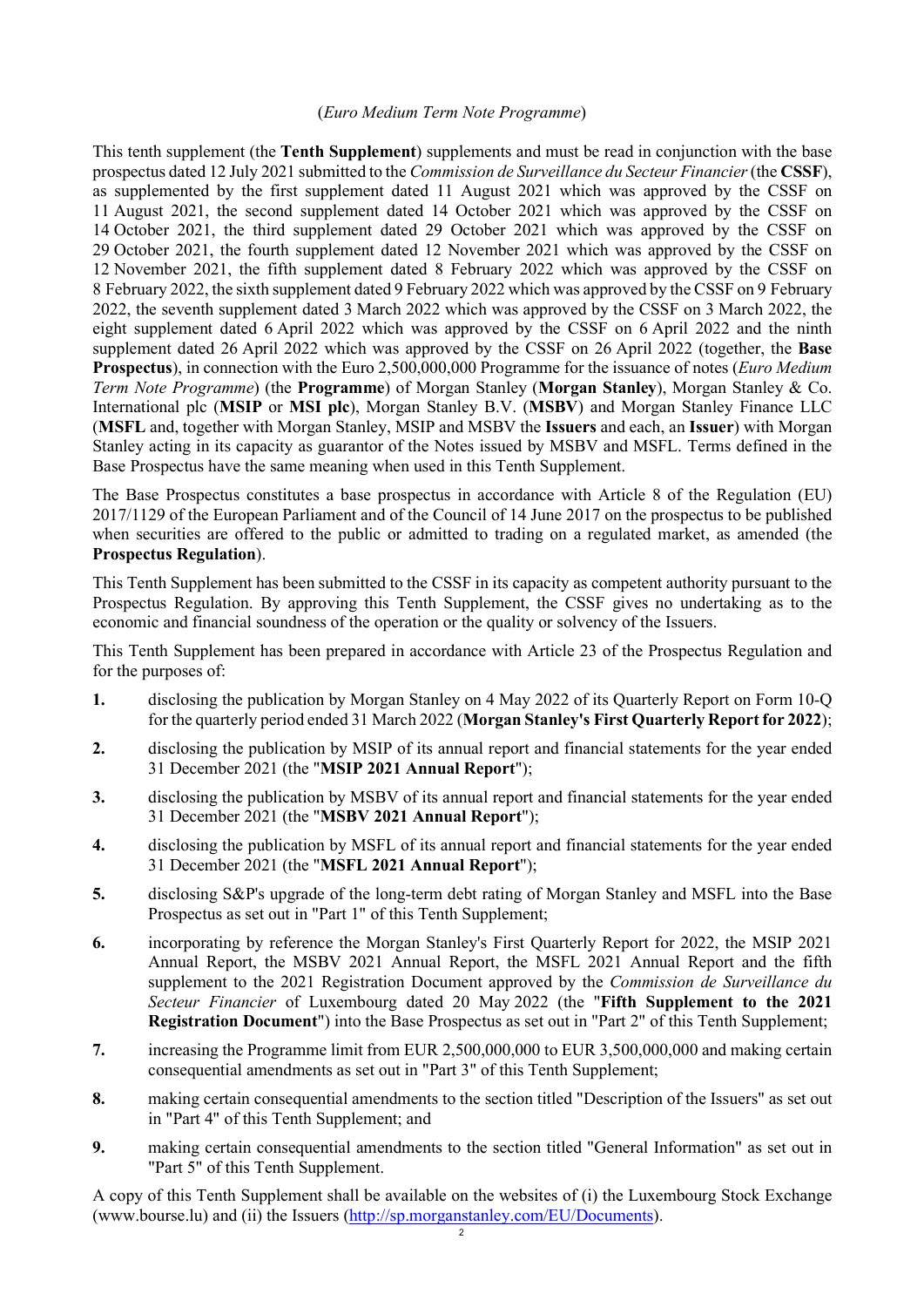In accordance with Article 23.2(a) of the Prospectus Regulation, investors who have agreed to purchase or subscribe for Notes before this Tenth Supplement is published have the right to withdraw their acceptances during three working days after the publication of this Tenth Supplement, i.e. no later than 25 May 2022, provided that the Notes had not yet been delivered to the investors at the time when the significant new factor, material mistake or material inaccuracy arose or was noted. Investors may notify the relevant Issuer or Authorised Offeror, as the case may be, should they wish to exercise the right of withdrawal.

Save as disclosed in this Tenth Supplement, no significant new fact, material mistake or material inaccuracy has arisen or has been noted which may affect the assessment of the Notes since the approval of the Base Prospectus.

To the extent that there is any inconsistency between any statement in this Tenth Supplement and any statement in or incorporated by reference into the Base Prospectus, the statements of this Tenth Supplement shall prevail.

The Issuers and the Guarantor accept responsibility for the information contained in this Tenth Supplement. To the best of the Issuers' and the Guarantor's knowledge, the information contained in this Tenth Supplement is in accordance with the facts and does not omit anything likely to affect its import.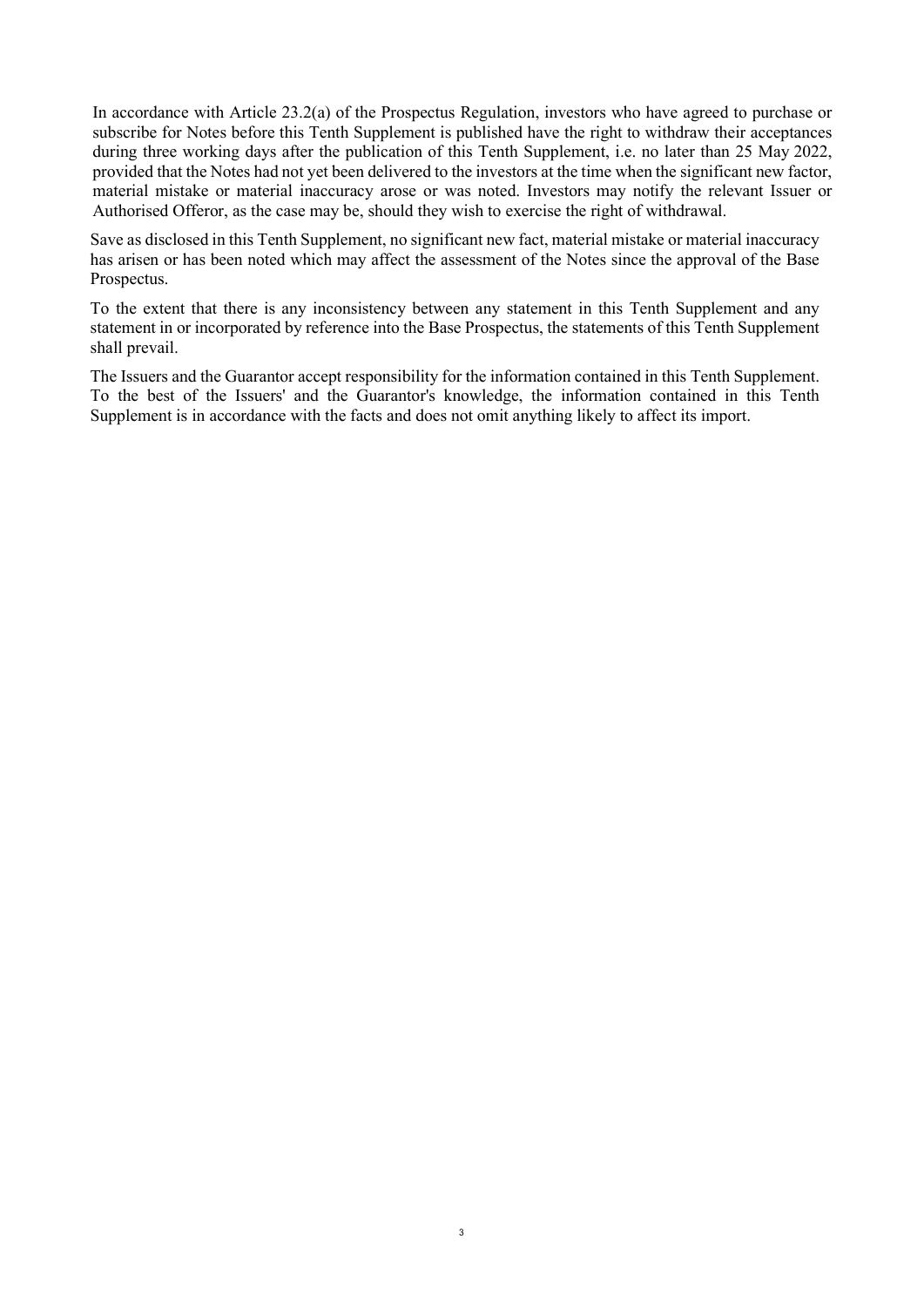## **Contents**

| $\overline{1}$ . |                                                                                |  |
|------------------|--------------------------------------------------------------------------------|--|
| $2^{1}$          |                                                                                |  |
| 3.               | INCREASE OF THE PROGRAMME LIMIT FROM EUR 2,500,000,000 TO EUR 3,500,000,000 12 |  |
| $\mathbf{4}$ .   |                                                                                |  |
| 5.               |                                                                                |  |

Part Page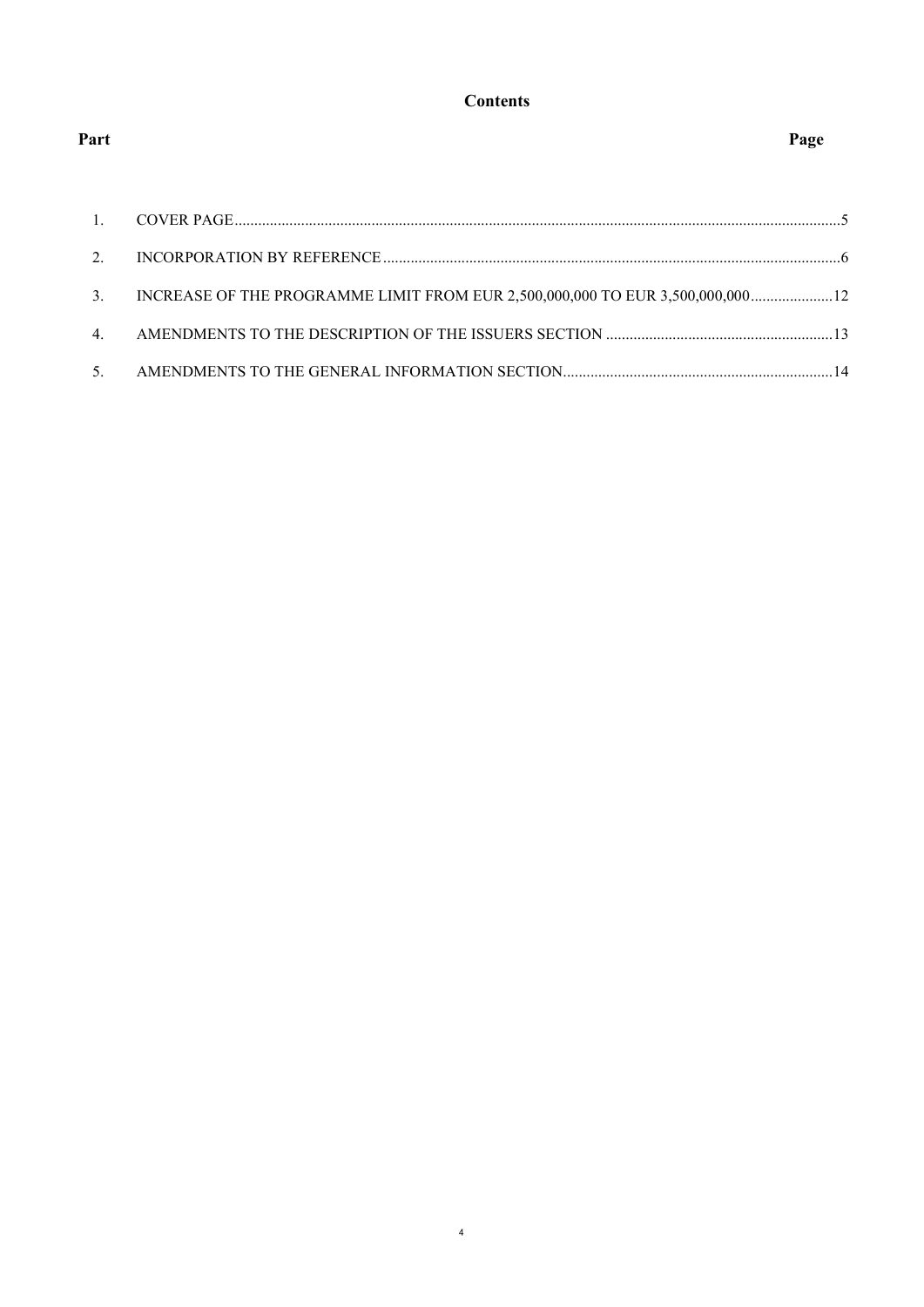## 1. COVER PAGE

The tenth and thirteenth paragraphs of the cover page are deleted and replaced as follows:

"As of the date of this Tenth Supplement, Morgan Stanley's short-term and long-term debt has been respectively rated (i) R-1 (middle) and A (high), with a stable outlook, by DBRS, (ii) F1 and A, with a positive outlook, by Fitch, (iii) P-1 and A1, with a stable outlook, by Moody's, (iv) a-1 and A, with a stable outlook, by R&I and (v) A-2 and A-, with a stable outlook, by S&P.

#### (…)

As of the date of this Tenth Supplement, MSFL's long-term debt has been respectively rated (i) A1, with a stable outlook, by Moody's, (ii) A-, with a stable outlook, by S&P and (iii) A, with a positive outlook, by Fitch."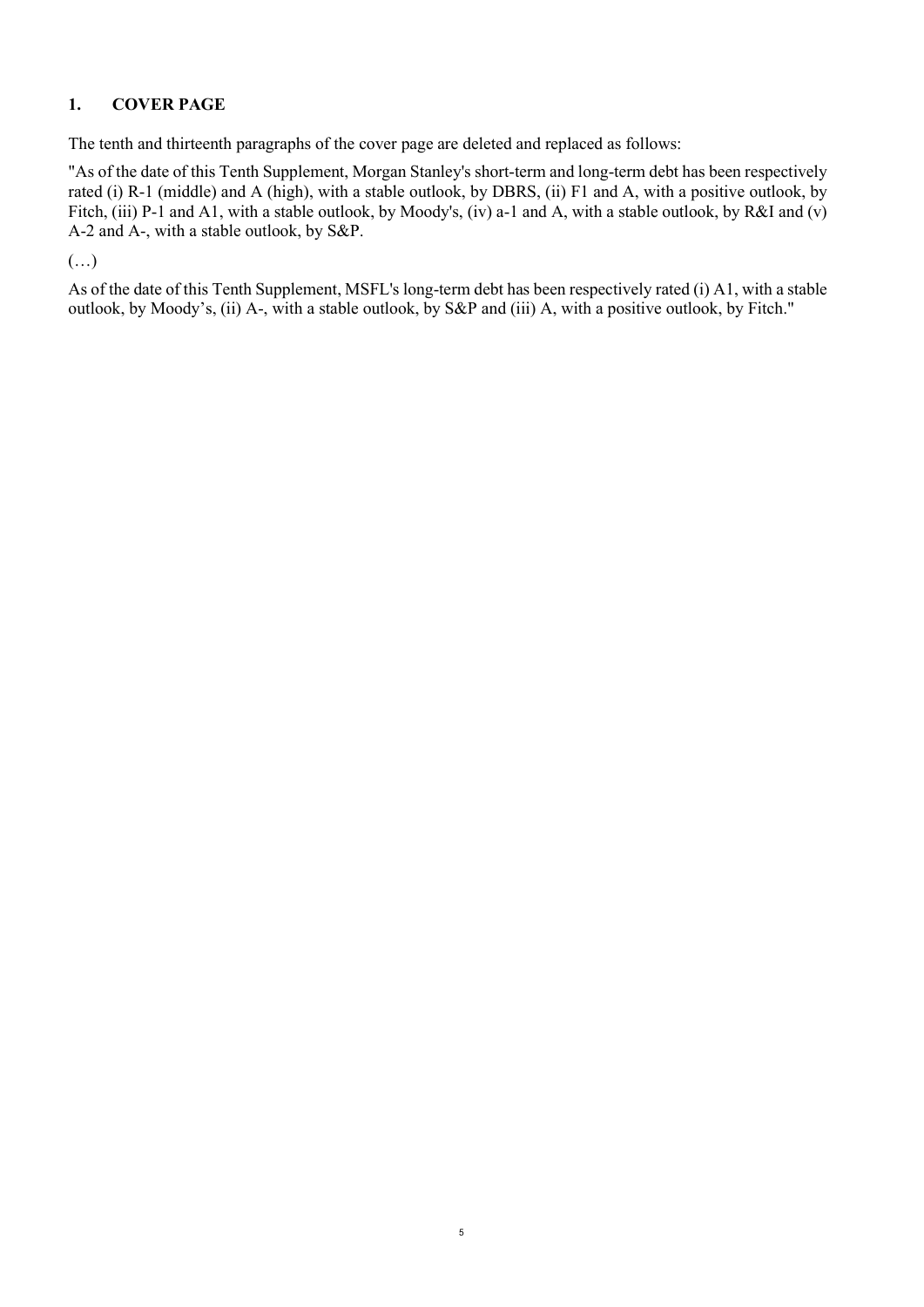#### 2. INCORPORATION BY REFERENCE

This Tenth Supplement incorporates by reference the Morgan Stanley's First Quarterly Report for 2022, the MSIP 2021 Annual Report, the MSBV 2021 Annual Report, the MSFL 2021 Annual Report and the Fifth Supplement to the 2021 Registration Document and supplements the section titled "*Documents* Incorporated by Reference" contained on pages 71 to 79 of the Base Prospectus.

The Morgan Stanley's First Quarterly Report for 2022, the MSIP 2021 Annual Report, the MSBV 2021 Annual Report, the MSFL 2021 Annual Report and the Fifth Supplement to the 2021 Registration Document incorporated by reference in this Tenth Supplement are available on the websites of (i) Morgan Stanley (http://sp.morganstanley.com/EU/Documents) and (ii) the Luxembourg Stock Exchange (www.bourse.lu).

The section titled "*Documents Incorporated by Reference*" shall be modified as follows:

- 2.1 the paragraphs (a) to (s) on pages 71 and 72 of the Base Prospectus are deleted and replaced by the following:
	- "(a) the Registration Document of Morgan Stanley, MSIP, MSBV and MSFL approved by the Commission de Surveillance du Secteur Financier of Luxembourg dated as of 10 December 2021 (the 2021 Registration Document); https://sp.morganstanley.com/EU/Download/GeneralDocument?documentID=7fe5ffd3-b65d-4f26-a459-0beda333d9a4
	- (b) the first supplement to the 2021 Registration Document approved by the Commission de Surveillance du Secteur Financier of Luxembourg dated as of 8 February 2022 (the First Supplement to the 2021 Registration Document): https://sp.morganstanley.com/EU/Download/GeneralDocument?documentID=f5c8f8d3-70fc-45d2-8844-c6da84727e4e
	- (c) the second supplement to the 2021 Registration Document approved by the Commission de Surveillance du Secteur Financier of Luxembourg dated as of 3 March 2022 (the Second Supplement to the 2021 Registration Document): https://sp.morganstanley.com/EU/Download/GeneralDocument?documentID=7e6b2c6f-520a-41a5-8bf2-a38ac039180c
	- (d) the third supplement to the 2021 Registration Document approved by the Commission de Surveillance du Secteur Financier of Luxembourg dated as of 21 March 2022 (the Third Supplement to the 2021 Registration Document); https://sp.morganstanley.com/EU/Download/GeneralDocument?documentID=61caad2b-1db6- 4439-a9f1-11c6f6d8dc42
	- (e) the fourth supplement to the 2021 Registration Document approved by the Commission de Surveillance du Secteur Financier of Luxembourg dated as of 26 April 2022 (the Fourth Supplement to the 2021 Registration Document): https://sp.morganstanley.com/EU/Download/GeneralDocument?documentID=3f53d285-9d4e-47cb-8bdb-0c54f859588e
	- (f) the fifth supplement to the  $2021$  Registration Document approved by the *Commission de* Surveillance du Secteur Financier of Luxembourg dated as of 20 May 2022 (the Fifth Supplement to the 2021 Registration Document); https://sp.morganstanley.com/EU/Download/GeneralDocument?documentID=cba98b1e-4f17- 411c-965e-c1fabffdac36
	- (g) the Proxy Statement regarding Morgan Stanley dated 8 April 2022 (the 2022 Morgan Stanley Proxy Statement); https://www.morganstanley.com/content/dam/msdotcom/en/about-us-2022ams/2022\_Proxy\_Statement.pdf
	- (h) the Current Report on Form 8-K of Morgan Stanley dated 14 April 2022, which includes the earnings press release of Morgan Stanley for the quarter ended 31 March 2022, as filed with the United States Securities and Exchange Commission (the Morgan Stanley April 2022 Form 8- K); https://sp.morganstanley.com/EU/Download/GeneralDocument?documentID=1c4a76fbe427-4b04-b00f-3f9daa753e82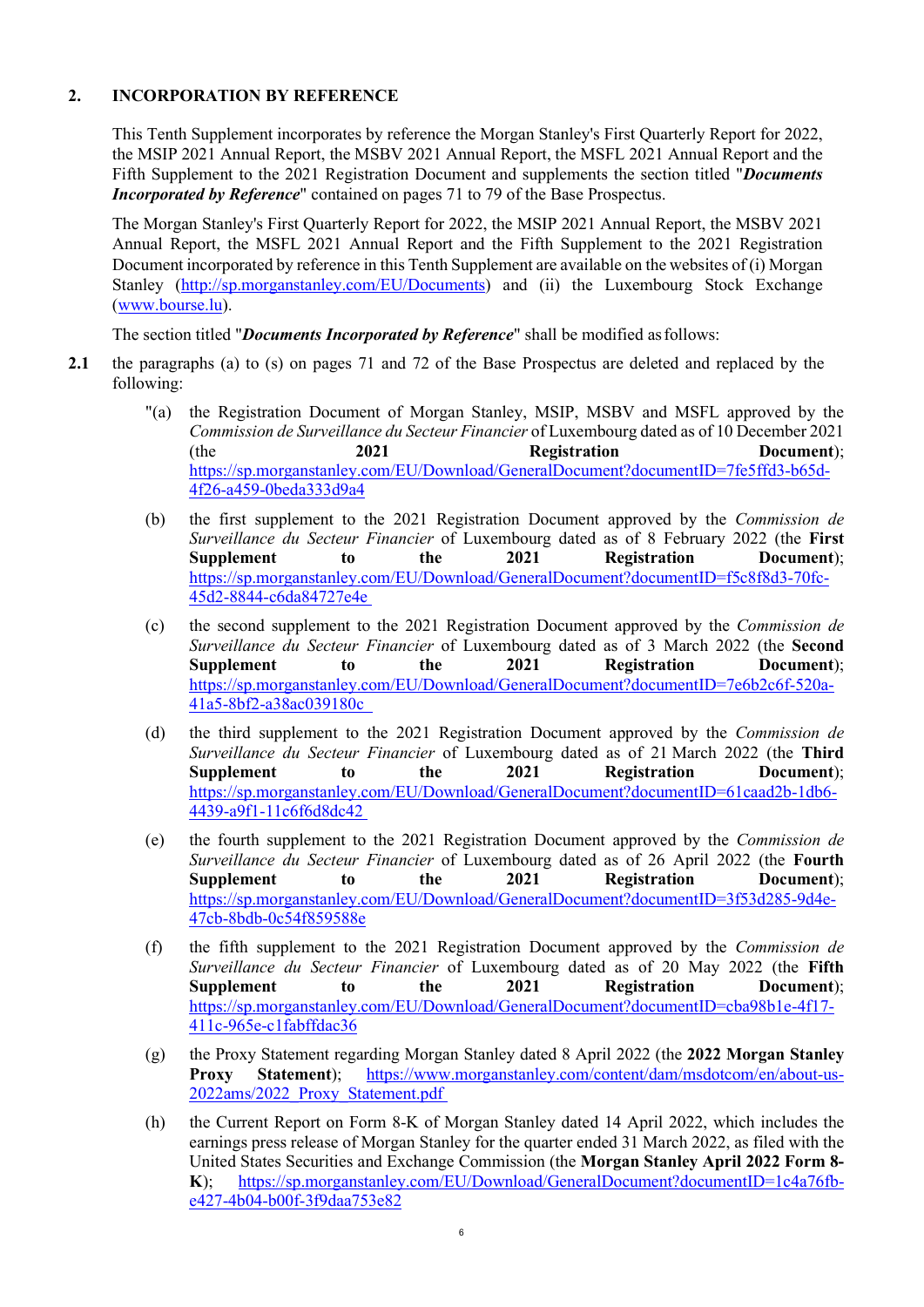- (i) the annual audited consolidated financial statements of Morgan Stanley for the financial years ended 31 December 2020 and 31 December 2021, the respective financial statements and auditors' reports thereon, being available as part of the Morgan Stanley Annual Report on Form 10-K for the year ended 31 December 2021 (the 2021 Morgan Stanley Annual Report); https://www.morganstanley.com/content/dam/msdotcom/en/about-usir/shareholder/10k2021/10k1221.pdf
- (j) the Morgan Stanley's Quarterly Report on Form 10-Q for the quarterly period ended 31 March 2022 (Morgan Stanley's First Quarterly Report for 2022); https://www.morganstanley.com/content/dam/msdotcom/en/about-usir/shareholder/10q0322.pdf
- (k) the audited financial statements of MSIP for the financial year ended 31 December 2021 and the auditors' report thereon, being available as part of the annual report of MSIP for 2021 (the 2021 MSIP **Annual** Annual Report); https://sp.morganstanley.com/EU/Download/GeneralDocument?documentID=deb4bb5b-28f7- 4e8d-bad4-c506299f78e9
- (l) the audited financial statements of MSIP for the financial year ended 31 December 2020 and the auditors' report thereon, being available as part of the annual report of MSIP for 2020 (the 2020 MSIP Annual Report); https://www.morganstanley.com/about-usir/pdf/MSIP\_Group\_Accounts\_31\_December\_2020.pdf
- (m) the audited annual financial statements of MSBV for the financial year ended 31 December 2021, and the auditors' report thereon, being available as part of the annual report of MSBV for 2021 (the 2021 MSBV Annual Report); https://sp.morganstanley.com/EU/Download/GeneralDocument?documentID=c69a203a-ea4e-4936-8fbc-3ba16badc461
- (n) the audited annual financial statements of MSBV for the financial year ended 31 December 2020, and the auditors' report thereon, being available as part of the annual report of MSBV for 2020 (the 2020 MSBV Annual Report); https://sp.morganstanley.com/EU/Download/GeneralDocument?documentID=d810fca8-9355- 4eda-a007-64fc89b0a1be
- (o) the audited annual financial statements of MSFL for the financial year ended 31 December 2021, and the auditors' report thereon, being available as part of the annual report of MSFL for 2021 (the 2021 MSFL Annual Report); https://sp.morganstanley.com/EU/Download/GeneralDocument?documentID=1d6e0bc9-1aa7- 4d35-a7a1-882d92a96edc
- (p) the audited annual financial statements of MSFL for the financial year ended 31 December 2020, and the auditors' report thereon, being available as part of the annual report of MSFL for 2020 (the 2020 MSFL Annual Report); https://sp.morganstanley.com/EU/Download/GeneralDocument?documentID=0a1ed10c-5bf2- 4ba2-b6ad-eaf70195bb61
- $7 \, \mathrm{mm}$ (q) the "Terms and Conditions" which are included in pages 65 to 189 of the base prospectus dated 6 January 2015 filed with the AMF under number 15-002 (https://sp.morganstanley.com/EU/Download/GeneralDocument?documentID=87af605d-8b80- 4be5-9ca0-3a1bd2537fc7), as supplemented, as the case may be, by page 13 of the supplement dated 18 June 2015 filed with the AMF under number 15-283 (https://sp.morganstanley.com/EU/Download/GeneralDocument?documentID=b73b9be0-08c2- 47bb-87e3-d2589aef3f77) (the 2015 Terms and Conditions), the "Terms and Conditions" which are included in pages 67 to 210 of the base prospectus dated 12 January 2016 filed with the AMF under number 16-022 (https://sp.morganstanley.com/EU/Download/GeneralDocument?documentID=62ae050a-7a75- 4213-b01a-ab6207203ce5) (the 2016 Terms and Conditions), the "Terms and Conditions" which are included in pages 76 to 260 of the base prospectus dated 12 January 2017 filed with the AMF under number 17-014 (https://sp.morganstanley.com/EU/Download/GeneralDocument?documentID=ce9c3e6b-d26b-4cda-bb0f-c3afb89b277b), as amended by the supplement dated 7 November 2017 filed with the AMF under <sub>7</sub> number 17-576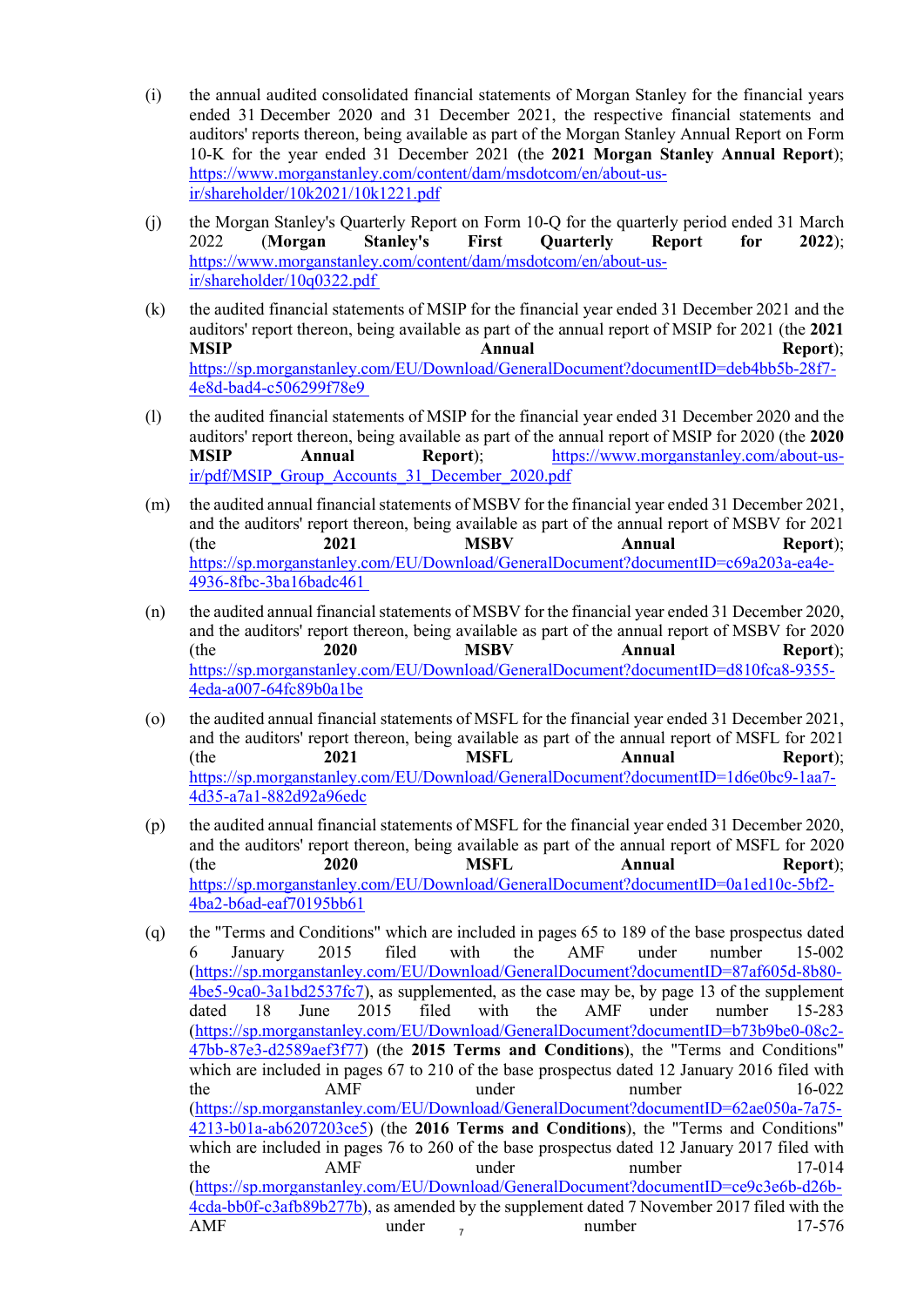(https://sp.morganstanley.com/EU/Download/GeneralDocument?documentID=db94123d-4f3c-40ff-85e4-3bacd0a50bcb) (the 2017 Terms and Conditions), the "Terms and Conditions" which are included in pages 84 to 274 of the base prospectus dated 7 December 2017 filed with the AMF under under number 17-627 (https://sp.morganstanley.com/EU/Download/GeneralDocument?documentID=c6332531-5cc0- 4cfb-ad38-3f121e310665) (the December 2017 Terms and Conditions), the "Terms and Conditions" which are included in pages 90 to 343 of the base prospectus dated 7 December 2018 filed with the AMF under number 18-554 (https://sp.morganstanley.com/EU/Download/GeneralDocument?documentID=3f415d6e-d2c6- 4944-a734-45dc40ffe0e7) (the 2018 Terms and Conditions), the "Terms and Conditions" which are included in pages 92 to 351 of the base prospectus dated 18 July 2019 filed with the AMF under under number 19-381 (https://sp.morganstanley.com/EU/Download/GeneralDocument?documentID=7606400a-751a-4ca3-b49e-eb9e446304db) (the 2019 Terms and Conditions) and the "Terms and Conditions" which are included in pages 92 to 351 of the base prospectus dated 17 July 2020 filed with the AMF under under number 20-363 (https://sp.morganstanley.com/EU/Download/GeneralDocument?documentID=bf9d6df9-352e-44b6-aa79-1b95bda05f84) (the 2020 Terms and Conditions and together with the 2015 Terms and Conditions, the 2016 Terms and Conditions, the 2017 Terms and Conditions, the December 2017 Terms and Conditions, the 2018 Terms and Conditions and the 2019 Terms and Conditions, the Previous Terms and Conditions) ; and

- (r) the pro-forma final terms included in pages 354 to 552 of the base prospectus dated 17 July 2020 filed with the AMF under number 20-363 (https://sp.morganstanley.com/EU/Download/GeneralDocument?documentID=bf9d6df9-352e-44b6-aa79-1b95bda05f84)."
- 2.2 the section titled "Incorporation by Reference Table" on pages 73 to 78 of the Base Prospectus is updated by the insertion of the following tables immediately after the table "Fourth Supplement to the 2021 Registration Document":

| <b>Document filed</b><br><b>Fifth Supplement to</b><br>(1)<br>2021<br>the<br>Registration<br><b>Document</b> |     | Information incorporated by reference                                                             | Page(s) |  |
|--------------------------------------------------------------------------------------------------------------|-----|---------------------------------------------------------------------------------------------------|---------|--|
|                                                                                                              |     | Part A – Incorporation by Reference                                                               | $5 - 7$ |  |
|                                                                                                              | (2) | Part $B -$ Amendments to the "Information"<br>Incorporated by Reference"                          | 8       |  |
|                                                                                                              | (3) | Part C – Amendments to "Description of Morgan"<br>Stanley"                                        | 9       |  |
|                                                                                                              | (2) | Part $D$ – Amendments to the "Description of<br>Morgan Stanley & Co. International plc" Section   | 10      |  |
|                                                                                                              | (3) | Part $E$ – Amendments to the "Description of<br>Morgan Stanley B.V." Section                      | 11      |  |
|                                                                                                              | (4) | Part $F -$ Amendments to the "Description of<br>Morgan Stanley Finance LLC" Section               | 12      |  |
|                                                                                                              |     | section titled "Incorporation by Reference Table" on pages 73 to 78 of the Base Prospectus is upd |         |  |

2.3 the section titled "Incorporation by Reference Table" on pages 73 to 78 of the Base Prospectus is updated by the insertion of the following table entitled "Morgan Stanley's First Quarterly Report for 2022" immediately after the title "Morgan Stanley":

| Document filed |                  |              | Information incorporated by reference | Page(s)                                                                     |          |
|----------------|------------------|--------------|---------------------------------------|-----------------------------------------------------------------------------|----------|
| Morgan         | <b>Stanley's</b> | <b>First</b> | (1)                                   | Management's Discussion and<br><sup>8</sup> Analysis of Financial Condition | $1 - 22$ |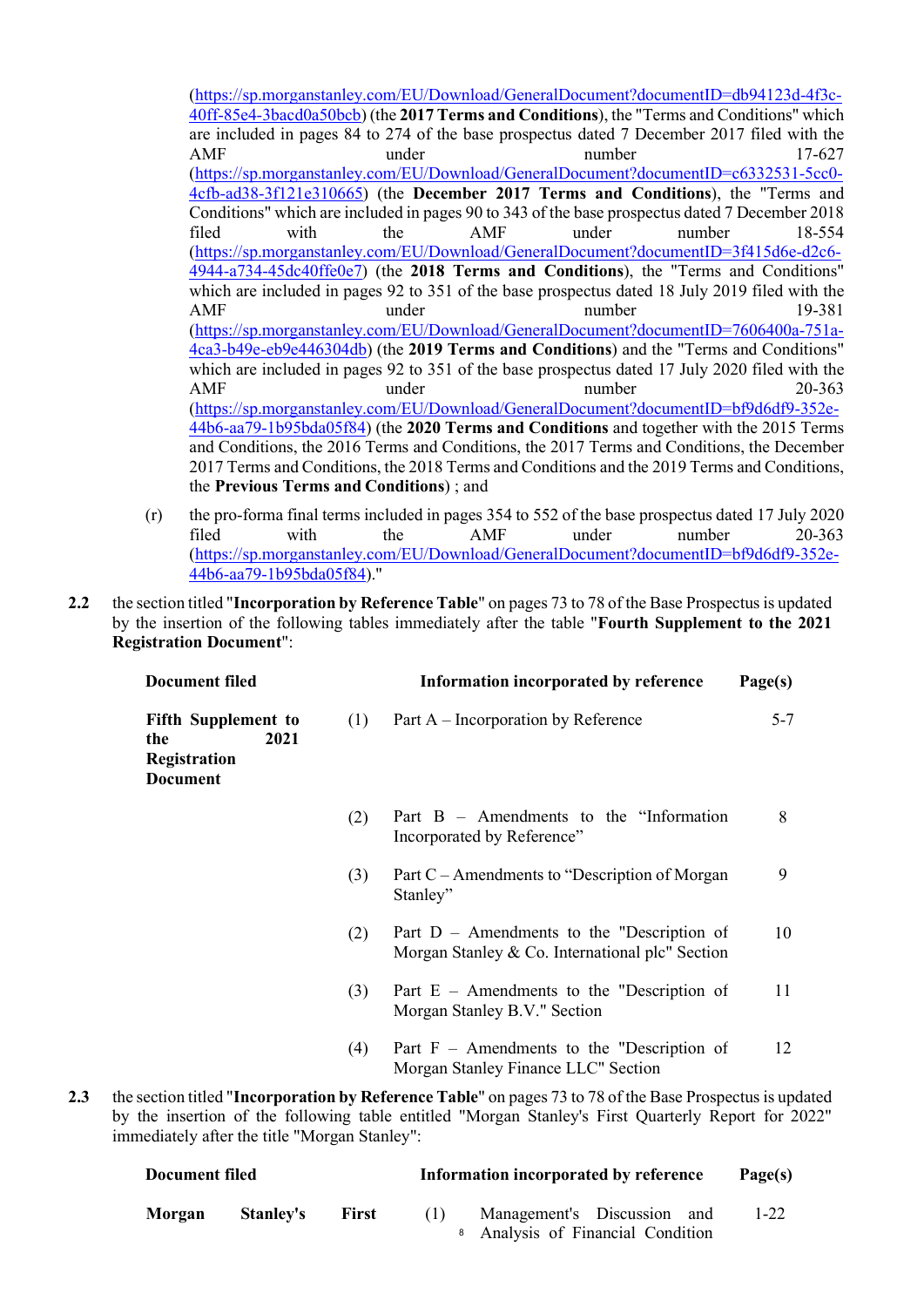#### Quarterly Report for 2022 and Results of Operations

| (2)  | Quantitative and Qualitative<br>Disclosures about Risk                     | $23 - 30$ |
|------|----------------------------------------------------------------------------|-----------|
| (3)  | Report of Independent Registered<br><b>Public Accounting Firm</b>          | 31        |
| (4)  | Consolidated<br>Financial<br><b>Statements and Notes</b>                   | 32-63     |
| (5)  | Financial Data Supplement<br>(Unaudited)                                   | 64        |
| (6)  | Glossary of Common Terms<br>and Acronyms                                   | 65        |
| (7)  | <b>Controls and Procedures</b>                                             | 66        |
| (8)  | <b>Legal Proceedings</b>                                                   | 66        |
| (9)  | Unregistered Sales of Equity<br>Securities<br>Use<br>and<br>of<br>Proceeds | 66        |
| (10) | Other Information                                                          | 66        |
| (11) | Exhibits                                                                   | 67        |
| (12) | Signatures                                                                 | 67        |

2.4 the section titled "Incorporation by Reference Table" on pages 73 to 78 of the Base Prospectus is updated by the deletion of the table entitled "2019 MSIP Annual Report" and the insertion of the following table entitled "2021 MSIP Annual Report" immediately after the title "Morgan Stanley & Co. International plc":

| <b>Document filed</b>                          | Information incorporated by reference |                                                   | Page(s)     |  |
|------------------------------------------------|---------------------------------------|---------------------------------------------------|-------------|--|
| <b>MSIP</b><br>Annual<br>2021<br><b>Report</b> | 1                                     | Directors' report                                 | 37-40       |  |
|                                                | $\overline{2}$                        | Independent auditor's report                      | 41-48       |  |
|                                                | 3                                     | Consolidated income statement                     | 49          |  |
|                                                | 4                                     | Consolidated statement of comprehensive<br>income | 50          |  |
|                                                | 5                                     | Consolidated statement of changes in equity       | $51 - 52$   |  |
|                                                | 6                                     | Consolidated statement of financial position      | $53 - 54$   |  |
|                                                | $\overline{7}$                        | Consolidated statement of cash flows              | 55          |  |
|                                                | 8                                     | Notes to the consolidated financial statements    | $56 - 148$  |  |
|                                                | 9                                     | Appendix to the financial statements              | $149 - 150$ |  |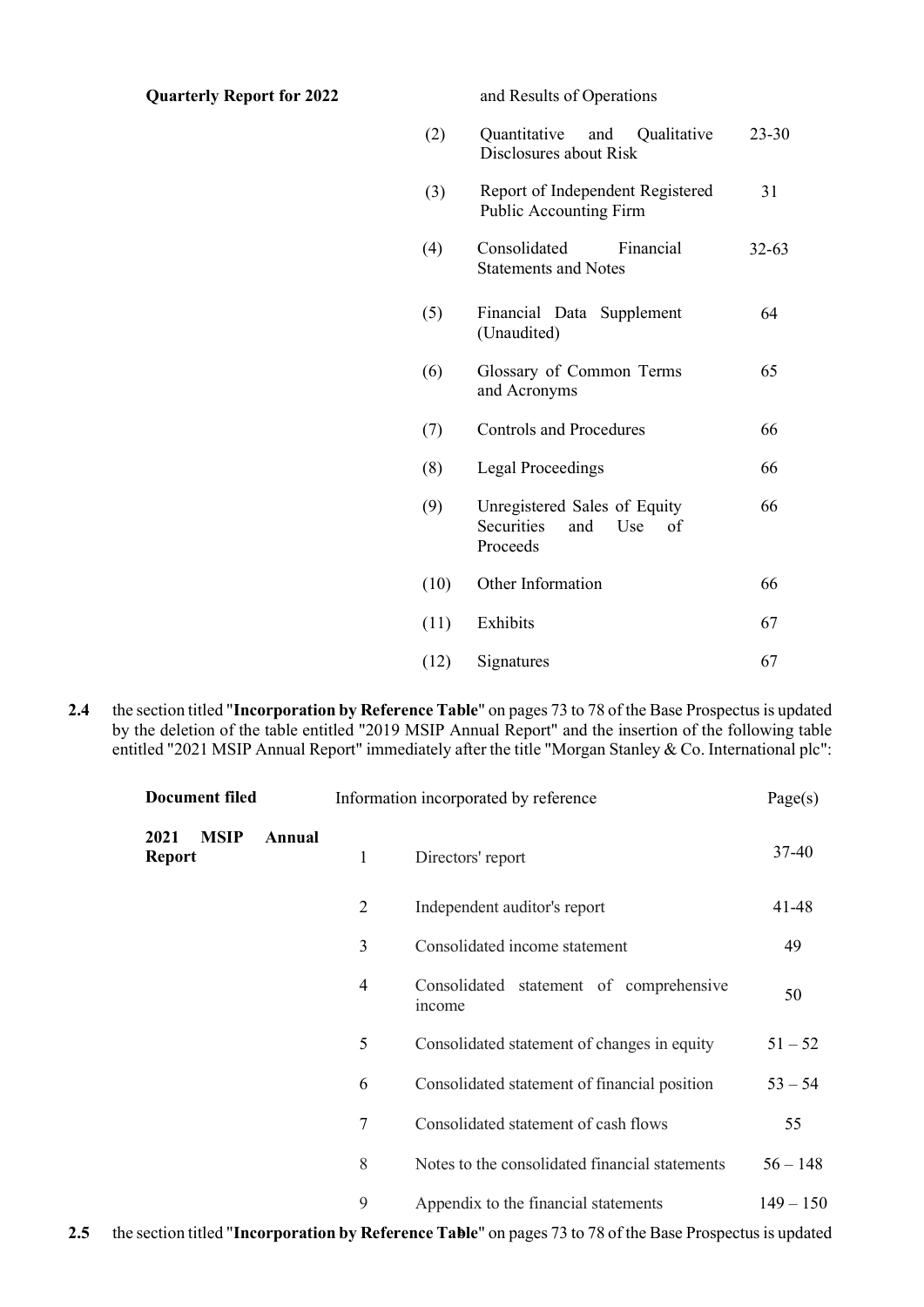by the deletion of the table entitled "2019 MSBV Annual Report" and the insertion of the following table entitled "2021 MSBV Annual Report" immediately after the title "Morgan Stanley B.V.":

| <b>Document filed</b>                          | Information incorporated by reference |                                     | Page(s)  |
|------------------------------------------------|---------------------------------------|-------------------------------------|----------|
| <b>MSBV</b><br>2021<br>Annual<br><b>Report</b> | (1)                                   | Directors' report                   | $1 - 10$ |
|                                                | (2)                                   | Directors' responsibility statement | 11       |
|                                                | (3)                                   | Statement of comprehensive income   | 12       |
|                                                | (4)                                   | Statement of changes in equity      | 13       |
|                                                | (5)                                   | Statement of financial position     | 14       |
|                                                | (6)                                   | Statement of cash flows             | 15       |
|                                                | (7)                                   | Notes to the financial statements   | 16-68    |
|                                                | (8)                                   | Additional information              | 69       |
|                                                | (9)                                   | Independent auditors' report        | 70       |

2.6 the section titled "Incorporation by Reference Table" on pages 73 to 78 of the Base Prospectus is updated by the deletion of the table entitled "2019 MSFL Annual Report" and the insertion of the following table entitled "2021 MSFL Annual Report" immediately after the title "Morgan Stanley Finance LLC":

| <b>Document filed</b>                                                      | Information incorporated by reference |                                                       | Page(s)   |
|----------------------------------------------------------------------------|---------------------------------------|-------------------------------------------------------|-----------|
| <b>MSFL</b><br>2021<br>Annual<br><b>Report</b>                             | (1)                                   | Directors' report                                     | $3 - 7$   |
| Please note that reference is<br>made to the pages of the<br>PDF document. | (2)                                   | Directors' Responsibility Statement                   | 8         |
|                                                                            | (3)                                   | Independent Auditor's Report                          | $9-10$    |
|                                                                            | (4)                                   | <b>Statements of Financial Condition</b>              | 11        |
|                                                                            | (5)                                   | Statements of Comprehensive Income (Loss)             | 12        |
|                                                                            | (6)                                   | <b>Statements of Cash Flows</b>                       | 13        |
|                                                                            | (7)                                   | Statements of Changes in Member's Equity<br>(Deficit) | 14        |
|                                                                            | (8)                                   | Notes to the Financial Statements                     | $15 - 28$ |
|                                                                            | (9)                                   | Glossary of Common Terms and Acronyms<br>10           | 29        |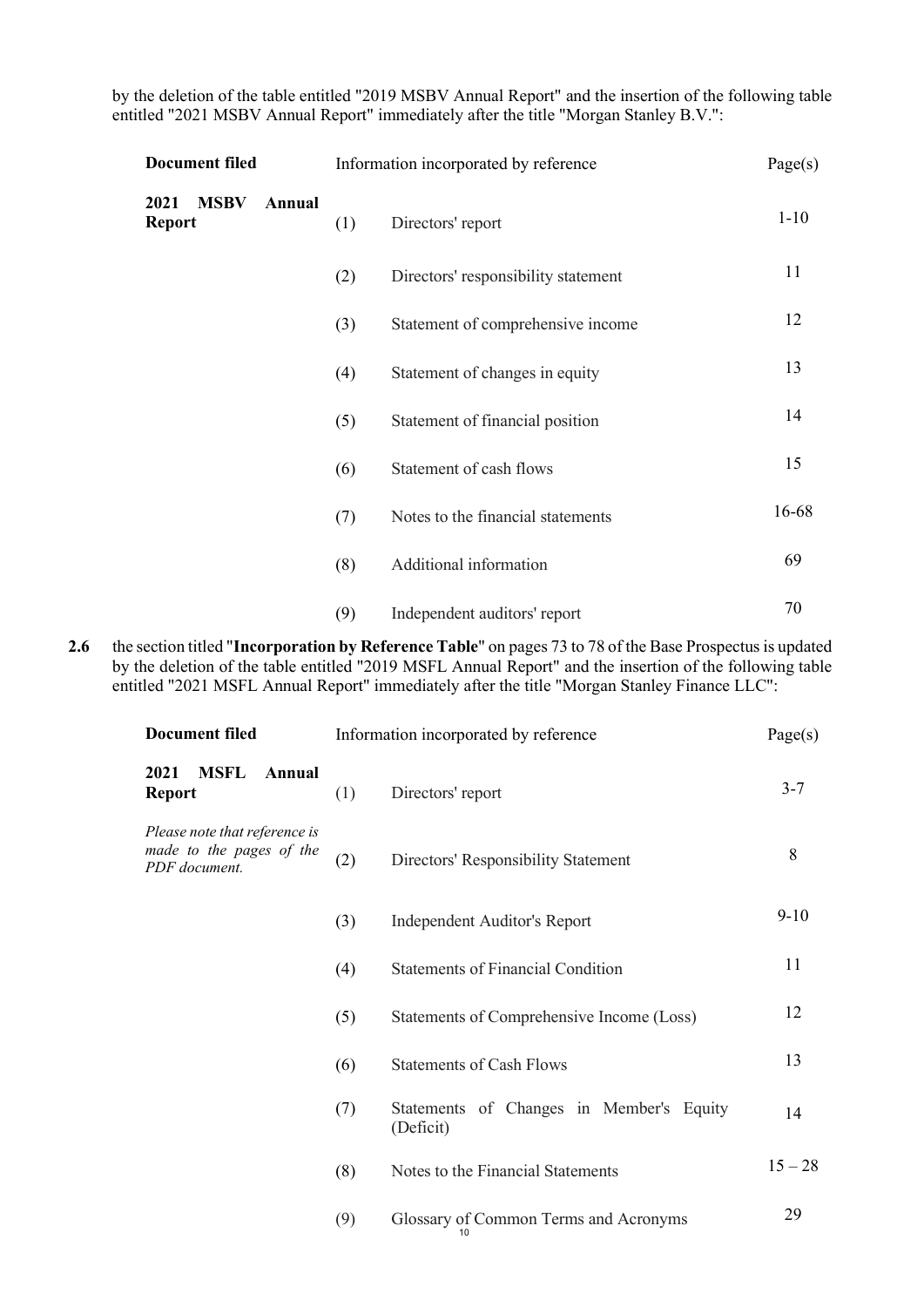2.7 any non-incorporated parts of a document referred to in this Tenth Supplement are either deemed not relevant for an investor or are otherwise covered elsewhere in the Tenth Supplement.

This Tenth Supplement expressly does not incorporate by reference the documents and/or information identified in the cross-reference table below:

| Document incorporated by reference                         | Information not incorporated by reference |
|------------------------------------------------------------|-------------------------------------------|
| <b>Morgan Stanley's First Quarterly Report for</b><br>2022 | Risk Factors                              |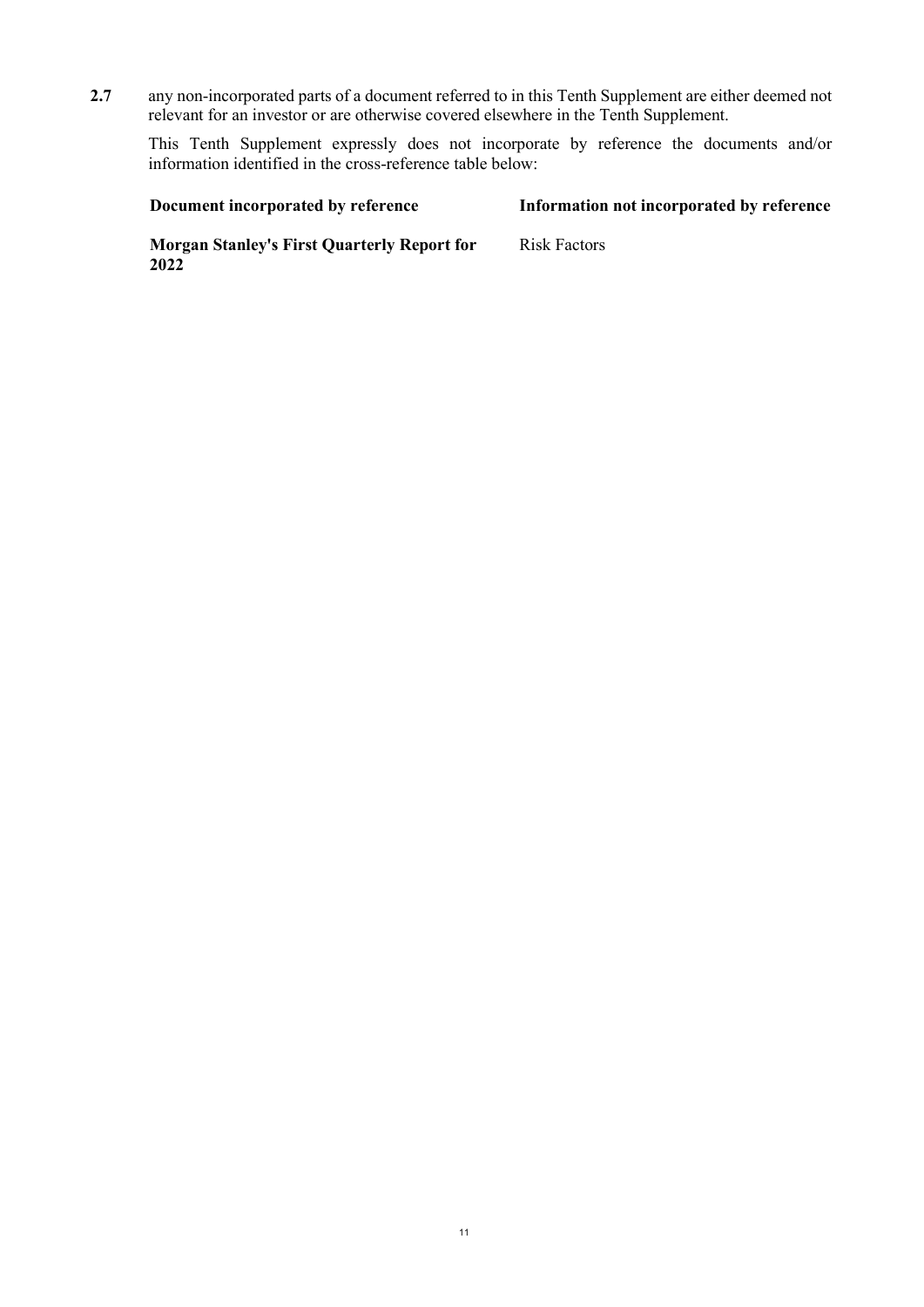# 3. INCREASE OF THE PROGRAMME LIMIT FROM EUR 2,500,000,000 TO EUR 3,500,000,000

This Tenth Supplement has also been prepared for the purposes of increasing the Programme limit from EUR 2,500,000,000 to EUR 3,500,000,000.

All references to the Programme limit in the Base Prospectus are deemed to be amended accordingly.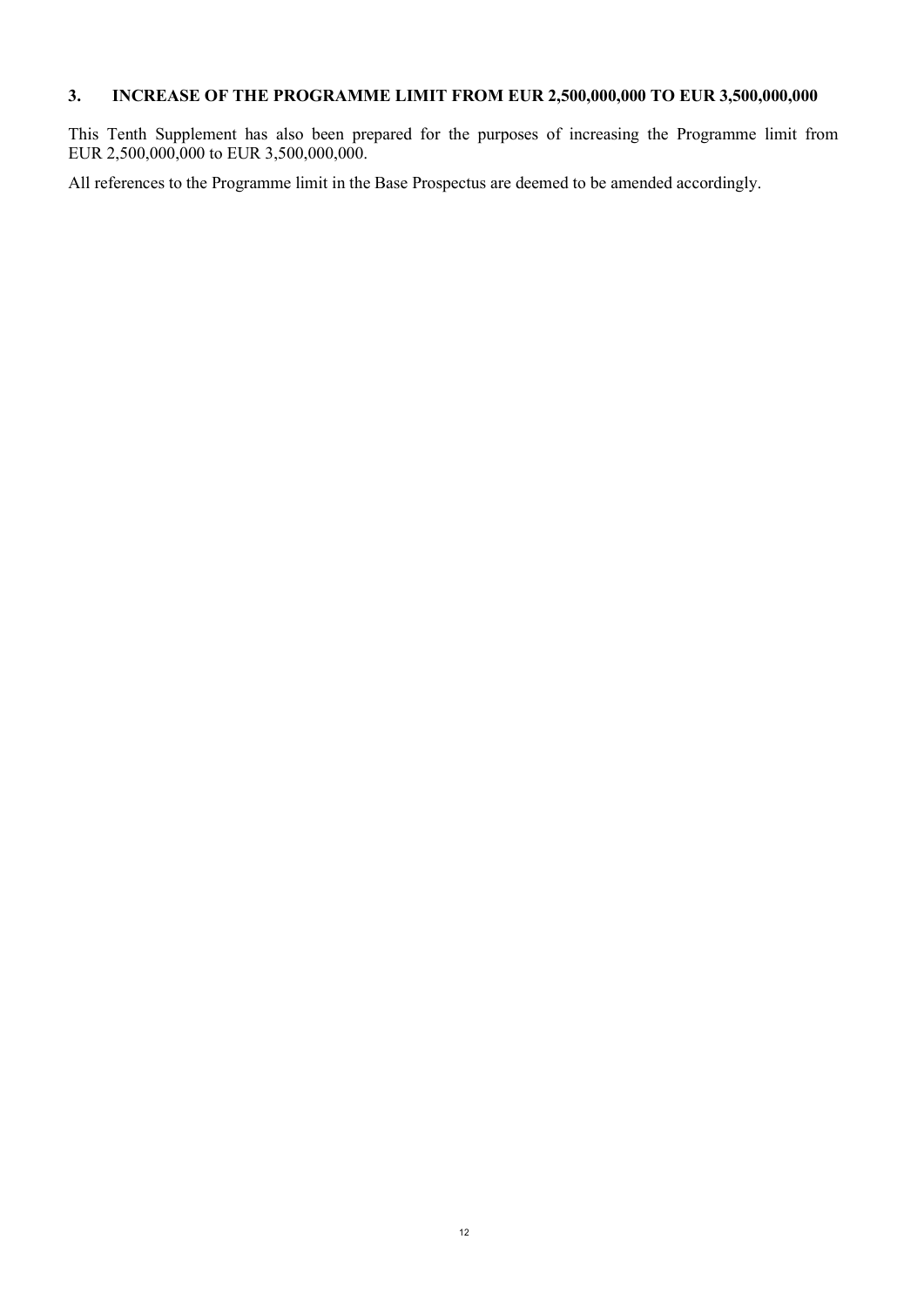#### 4. AMENDMENTS TO THE DESCRIPTION OF THE ISSUERS SECTION

The section titled "*Description of the Issuers*" is deleted and replaced as follows:

"For a description of each Issuer, please refer to the 2021 Registration Document as supplemented by the First Supplement to the 2021 Registration Document, the Second Supplement to the 2021 Registration Document, the Third Supplement to the 2021 Registration Document, the Fourth Supplement to the 2021 Registration Document and the Fifth Supplement to the 2021 Registration Document (see section "Documents Incorporated") by Reference")."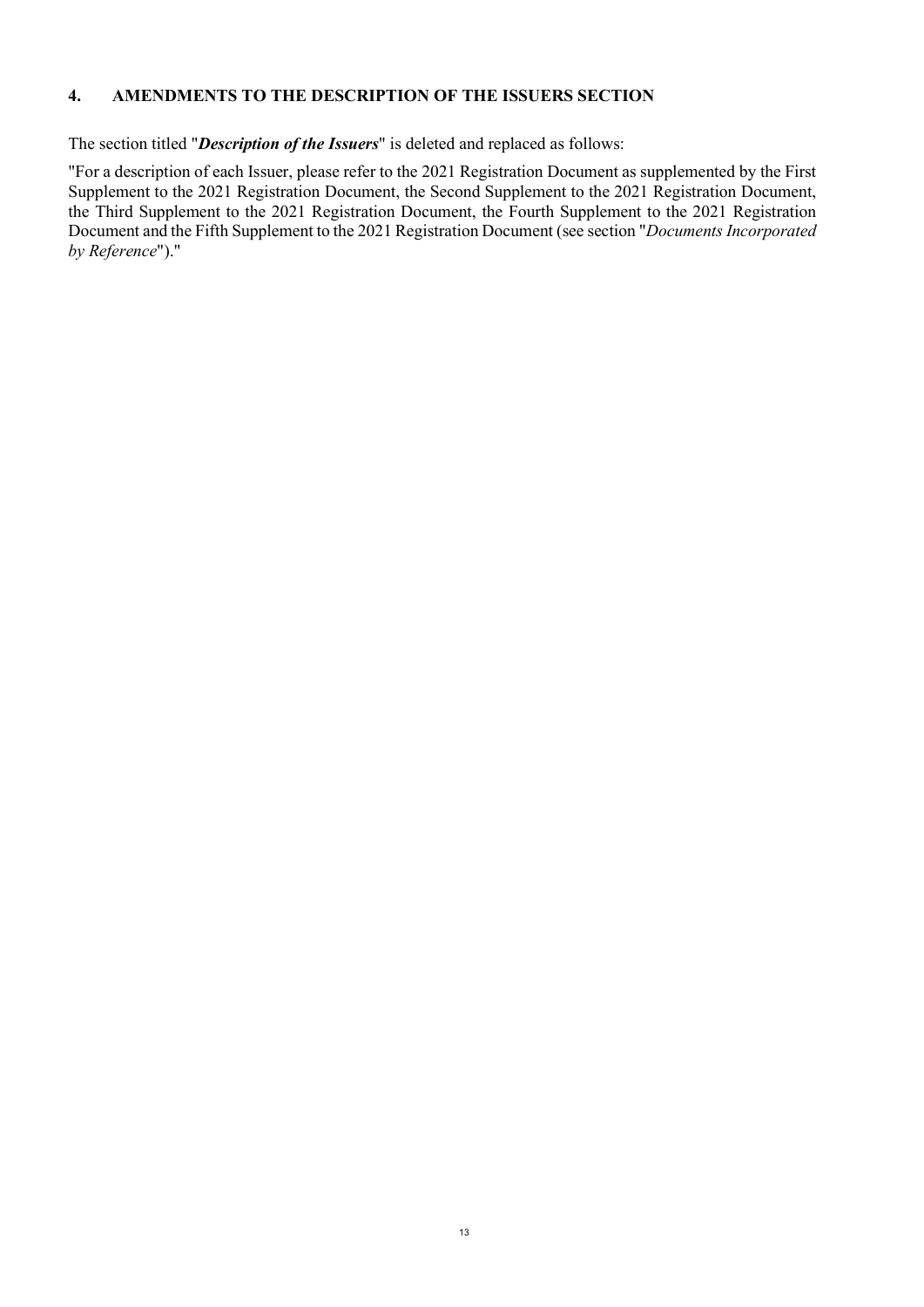### 5. AMENDMENTS TO THE GENERAL INFORMATION SECTION

5.1 The paragraphs entitled "MSIP", "MSBV" and "MSFL" in the sub-section entitled "Auditors" on pages 549 and 550 of the Base Prospectus are deleted and replaced as follows:

#### "MSIP

 The auditors of MSIP are Deloitte LLP Chartered Accountants and Registered Auditors (members of the Institute of Chartered Accountants of England and Wales) of 1 New Street Square, London EC4A 3HQ2, United Kingdom, who have audited MSIP's financial statements in accordance with International Standards on Auditing (UK) and applicable law for the year ended 31 December 2020 and the year ended 31 December 2021 and unqualified audit reports have been issued thereon.

#### **MSBV**

 Deloitte Accountants B.V., independent auditors and certified public accountants of Gustav Mahlerlaan 2970, 1081, LA Amsterdam, The Netherlands, a member of the Netherlands Institute of Chartered Accountants (Nederlandse Beroepsorganisatie van Accountants) have audited the financial statements - 550 - of MSBV for the year ended 31 December 2020 and the year ended 31 December 2021 and unqualified opinions have been reported thereon.

This document does not contain any other information that has been audited by Deloitte Accountants B.V.

 The financial information in respect of MSBV has been prepared in accordance with IFRS as adopted by the European Union for the year ended 31 December 2020 and the year ended 31 December 2021.

#### MSFL

 Deloitte & Touche LLP, 30 Rockefeller Plaza, New York, NY 10112-0015, U.S.A., independent auditors, have audited the financial statements of MSFL as of and for the year ended 31 December 2020; and as of and for the year ended 31 December 2021, and unqualified opinions have been reported thereon, which include an explanatory paragraph referring to significant transactions with affiliates.

 The financial information in respect of MSFL has been prepared in accordance with U.S. Generally Accepted Accounting Principles."

5.2 The second, third and fourth paragraphs relating to MSIP, MSBV and MSFL in the sub-section entitled "Trend Information" on page 550 of the Base Prospectus are deleted and replaced as follows:

 "There has been no material adverse change in the prospects of MSIP since 31 December 2021 (being the end of the last financial period for which audited financial statements have been published) at the date of this Tenth Supplement.

 There has been no material adverse change in the prospects of MSBV since 31 December 2021 (being the end of the last financial period for which audited financial statements have been published) at the date of this Tenth Supplement.

 There has been no material adverse change in the prospects of MSFL since 31 December 2021 (being the end of the last financial period for which audited financial statements have been published) at the date of this Tenth Supplement."

5.3 The sub-section entitled "*No significant change in the financial position or financial performance*" on page 550 of the Base Prospectus is deleted and replaced as follows:

 "There has been at the date of this Tenth Supplement no significant change in the financial position or financial performance of Morgan Stanley since 31 March 2022 (being the last date for which quarterly (unaudited) financial statements have been published).

 There has been at the date of this Tenth Supplement no significant change in the financial position or financial performance of the MSIP Group since 31 December 2021, the date of the last published annual audited accounts of MSIP.

 There has been at the date of this Tenth Supplement no significant change in the financial position or financial performance of MSBV since 31 December 2021, the date of the last published annual audited accounts of MSBV.

financial performance of MSFL since 31 December 2021, the date of the last published annual audited There has been at the date of this Tenth Supplement no significant change in the financial position or